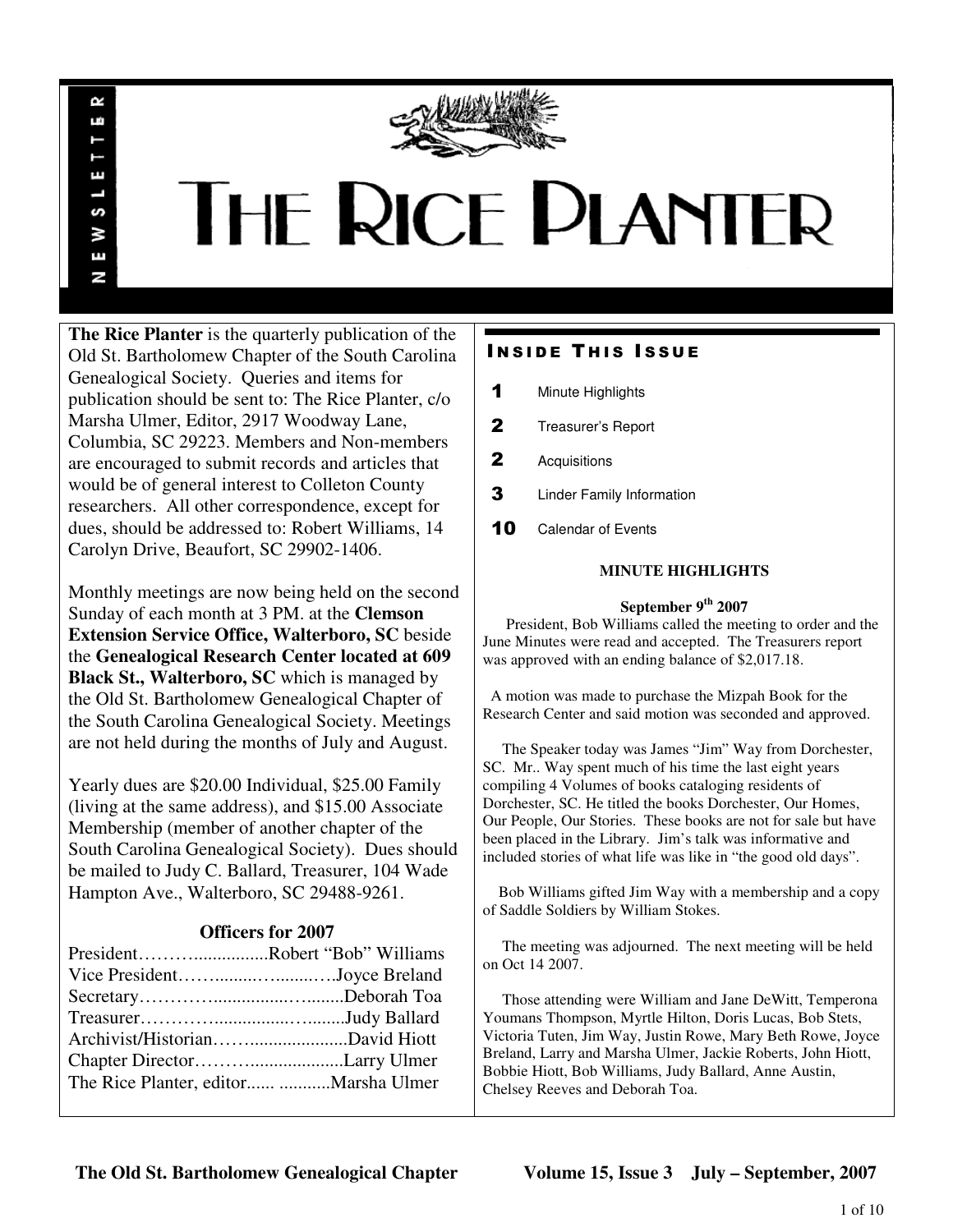|                                         | <b>TREASURER'S REPORT HIGHLIGHTS</b><br>May 20,2007 – September 9, 2007 |             |
|-----------------------------------------|-------------------------------------------------------------------------|-------------|
| <b>Beginning Balance</b>                |                                                                         | 2,404.05    |
| <b>INCOME:</b>                          |                                                                         |             |
| Dues                                    | 325.00                                                                  |             |
| <b>Books Sold</b>                       | 265.50                                                                  |             |
| Donations                               | 108.20                                                                  |             |
| Copies                                  | 1.80                                                                    |             |
| <b>Total Income:</b>                    |                                                                         | 700.50      |
| <b>EXPENSES:</b>                        |                                                                         |             |
| Dues                                    | 45.00                                                                   |             |
| <b>Newsletters</b>                      | 148.50                                                                  |             |
| Postage                                 | 4.54                                                                    |             |
| Reprinting Lower Colleton Cemetery Bks. | 472.89                                                                  |             |
| <b>SCGS</b> Reception                   | 25.00                                                                   |             |
| OSB Workshop                            | 43.34                                                                   |             |
| Internet – WiCarolina                   | 24.95                                                                   |             |
| <b>Books Purchased</b>                  | 323.15                                                                  |             |
| <b>Total Expenses</b>                   |                                                                         | $-1,087.37$ |
| <b>Ending Balance:</b>                  |                                                                         | 2,017.18    |

#### **Parker Funeral Home Records regrettably missed from previous publications**

Error Correction Vol 15 Issue 2: After further investigation we have learned that Oliver Gruber's name was Owens Gruber, please change your records.

Sherwood W. Belcher Ambrose Poches Hiott b. 1875 North Carolina b. 1864 in Colleton Co., SC d. Mar 04 1933 Colleton Co., SC d. Dec 14 1936 in Colleton Co., SC Occ: Sawmill Foreman Spouse: Mrs. Lula Hiott Spouse: Rosalie Boyce Occ: Farmer Children: George, Rosalie, and Vivian Father: A. H. Hiott Survived by 2 Bro. & 1 Sis. In N. C. Race: White Race: White

J. B. Ladkey<br>
b. 1923 in Colleton Co., SC.<br>
b. 1924 in Colleton Co., SC b. 1923 in Colleton Co., SC. b. 1924 in Colleton Co., SC d. Feb 17 1936 Esdorn Hosp. d. Apr 03 1937 in Colleton Co., SC bur: Hickory Hill Cemetery Father: Joe Danner b. Colleton Co., SC Father: Jim Ladkey b. Colleton Co., SC Mother: Marie Chaplin b. Colleton Co., SC Mother: Georgia Martin b. Colleton Co., SC Race: Col. Race: Col.

bur: Magnolia Cemetery, Charleston, SC bur: Sandy Dam Cemetery Colleton Co, SC.

#### **NEW ACQUISITIONS TO OLD ST. BARTHOLOMEW GENEALOGICAL CHAPTER RESEARCH CENTER**

| <b>NAME OF BOOK</b>                                          | <b>DONOR</b>                       |
|--------------------------------------------------------------|------------------------------------|
| Alex Halley The 30 <sup>th</sup> Anniversary Edition "Roots" |                                    |
| the Saga of An American Family                               | <b>Bob Williams</b>                |
| James K. Polk by John Seigenthaler                           | Myrtle Hilton                      |
| General Francis Marion's Men                                 | <b>Bob Thomas</b>                  |
| Vol. 2 "Henrico County, Virginia Land Patent Abstracts       | In Memory of Foster Jones by OSBGC |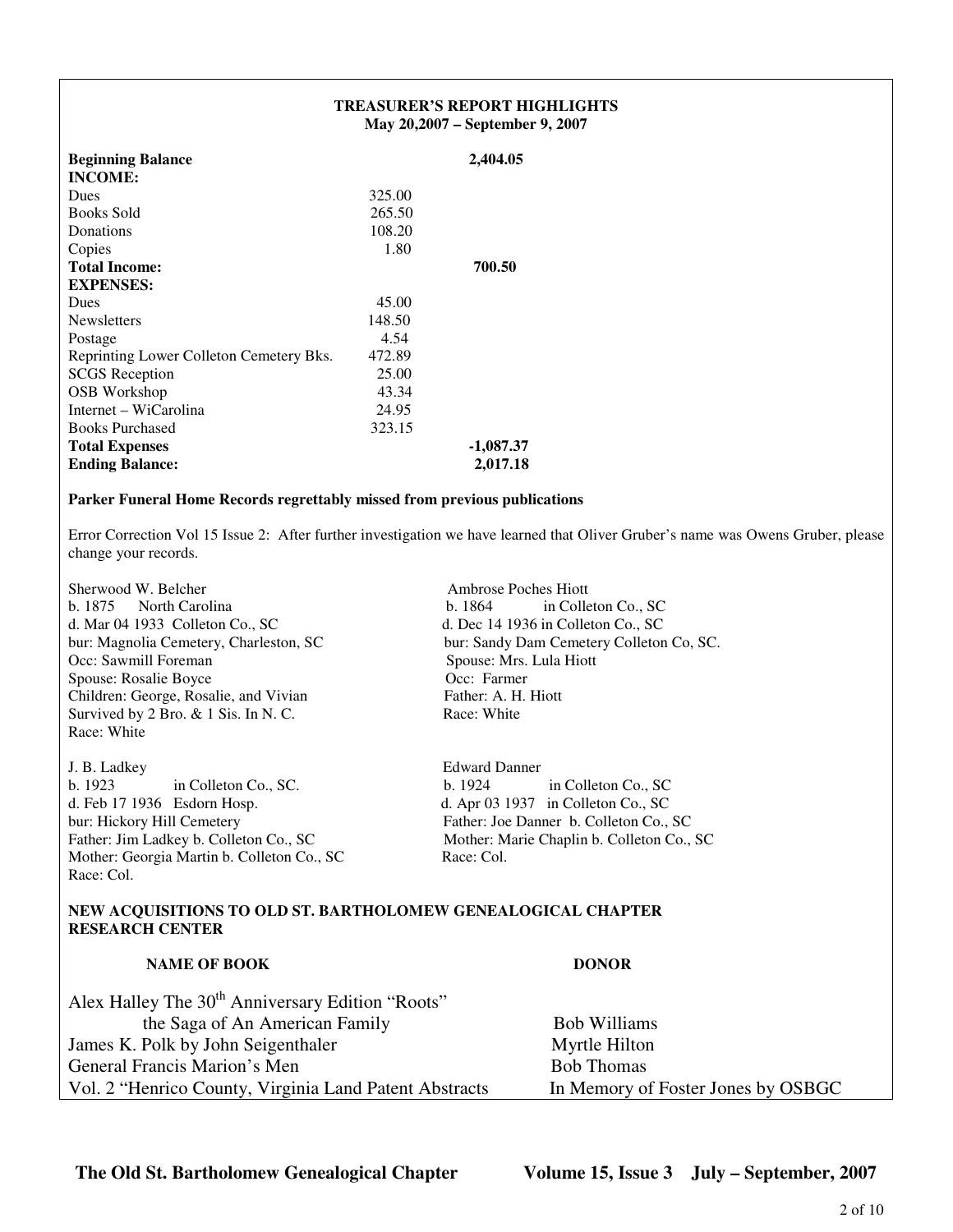#### *LINDER FAMILY INFORMATION*

#### *Generation One*

1. **Ludwig "Lewis" Linder**, born c. 1708 in Germany, died Apr 3 1758 in Orangeburgh Township, SC, buried Apr 5 1758 in Church of Redeemer, Orangeburg, SC. Arrived in South Carolina during 1735 from Germany. Died at the home of the Rev. John Giessendaner and was buried in the churchyard, Church of the Redeemer (Episcopal). He had several other children they were Daniel, Lewis, Jacob, Mary, Elizabeth, Margaret and Katherina.

 The information listed below was mailed to Myrtle Linder, a member of the Old St. Bartholomew Genealogical Chapter and later appeared in The Linder Quarterly No. 127 Winter of 2001: A Chronology of the Early Life of Ludwig Linder -- On Thursday, August 09 2001, while stumbling through a huge file called "Goelzer Production", I came upon a family group sheet for a Ludwig Linder, whose wife was Mary Magdalena Jaque and who had a son Johann Daniel Linder born 20 August 1730 in Mimbach, Saar, Germany. The group sheet carries the notation by my German genealogist, Dr. Bernd Goelzer, "The married couple and their two sons disappear from Mimbach records after 1735. They probably moved away or emigrated." Mimbach is situated in the Saar, between Saarbrucken and Zweibrucken in Germany close to the French border. A Chronology of Ludwig Linder follows:

**1706:** On April 25, Johann Ludwig Linder was born to Mickel Linder and his wife, Marie Catharina Unknown of St. Wendel. The couple was married in 1698 and had two other daughters.

**1712:** On January 20, Nickel Linder, Ludwig Linder's father, dies in Mimbach.

**1720:** On November 14, Ludwig's mother, Maria Catharina Linder, a widow with a son and three daughters, marries Christoph Welcker, a potter.

**1728:** On February 24, Ludwig Linder, a potter on Mimbach, married Maria Magdalena Jaque, daughter of the deceased Ulrich Jaque of Mimbach.

**1728:** On November 7, a son, Johann Barthel Linder was born to Ludwig and Maria Magdalena Linder. Johann Barthel probably died on the way to Carolina, since he is not recorded as arriving in Carolina.

**1730:** On August 20, a son, Johann Daniel Linder, was born to Ludwig and Maria Magdalena Linder in Mimbach. Johann Daniel survived the trip to Carolina.

**1731:** Ludwig Linder signs an Oath of Allegiance in Mimbach.

**1733:** On 26 December, Anna Gertruda, the third child of Ludwig Linder and his wife, Maria Magdalena Linder, is born. On January 12, 1735, a one year old daughter supposedly named Anna Catharina dies. Anna Gertrude and Anna Catharina is the same child.

**1735:** Ludwig Linder, his wife, Maria Magdalena Linder, with sons Johann Daniel and Johann Bartel leave for Carolina. The family disappears from the rolls of the Reformed Church of Mimbach. Johann Barthel, about 7 years old, dies on the trip to Carolina. They probably came on the ship "Oliver", which eventually reached Philadelphia from Carolina on August 26 1735. **1735:** Mimbach Reformed Church records show that the following men immigrated to Carolina: Nickel Seebach with wife and two children and Philipp Zimmerman with wife and six children.

**1737:** Mimbach Reformed Church records show that the following men immigrated to Carolina: Barthel Remy with wife and two children; Adam Diehl with wife and son; Hans Georg Hoch with wife and daughter; Frederich Keifer and wife. The above four families were landed in Philadelphia September 24, 1737 on the ship "Virtuous Grace".

**1770:** Later records from the Mimbach Reformed Church show that a new church building was built in 1770.

**1772:** On May 26, Michael Linder, blacksmith of Mimbach, son of Jacob Linder and Anna Maria Unknown of Wolfersheim married Maria Elizabetha Goltzer, daughter of the deceased Heinrich Goltzer and Susanna Maria Unknown.

**1773:** On July 24, Philipp Jacob Linder was born to Michael and Maria Elizabetha Linder. Philipp Jacob Linder, My immigrant ancestor, arrived in Philadelphia on the ship "Fair American" in 1791.

**Summary:** The match of the European and the American Ludwig Linder seems to be excellent for the following reasons:

- **A**. Ludwig Linder was born 25 April, 1706 in Mimbach, Germany. The South Carolina Ludwig was born c 1708.
- **B.** Mary Magdalena Jaque married Ludwig on 24 February, 1728 at Mimbach. In South Carolina she was listed Mary Magdalene.
- **C.** Johann Daniel Linder was born 20 August, 1730 at Mimbach. South Carolina records list him as Daniel, born about 1732.

**D.** Goelzer's statement "The married couple and two sons disappear from Mimbach after 1735" indicates they emigrated.

**E.** The church records of the Mimbach church show that there was a group of parishioners who also immigrated to Carolina. There is quite possibly a connection between the Philipp and Ludwig Linder lines in Mimbach or Walfersheim, but this will need to be studied further. The connection, quite probably, is before the church records were started in 1696. He married **Mary Magdalene Jaque**, married Feb 24 1728. **Mary**: Daughter of Ulrich Jaque of Mimbach.

*Children:*

- + 2 i. Daniel Linder Sr born Aug 20 1730.
- + 3 ii. Lewis Linder born about 1734.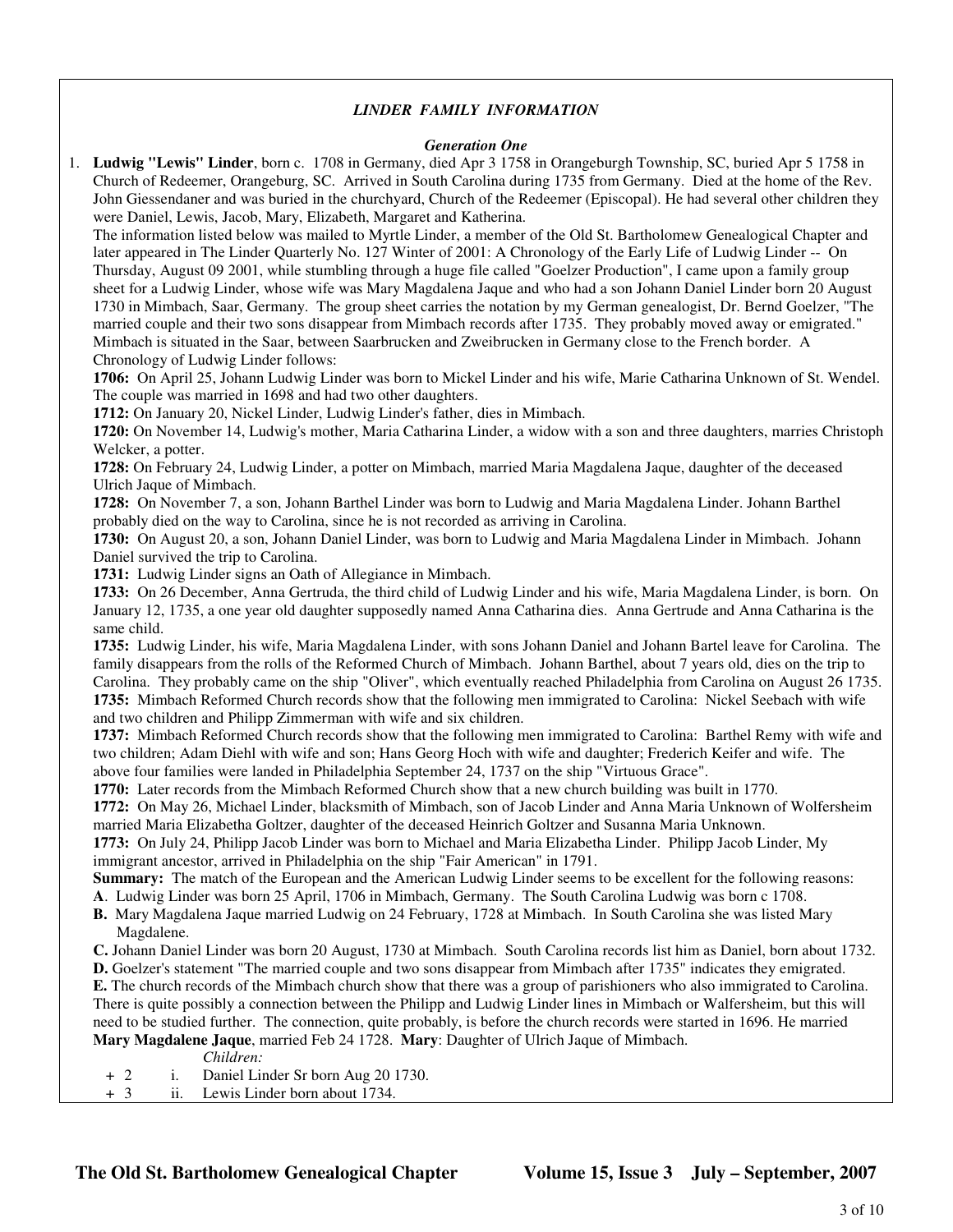- + 4 iii. Mary Linder born Mar 6 1737.
- + 5 iv. Jacob Linder born about 1739.
	- 6 v. Elizabeth Linder, born about 1741 in Orangeburg County, SC, baptized May 31 1941. Have two different baptismal date one May 31 1941 the other Oct 15 1941.
	- 7 vi. Margaret Linder, born about 1744 in Orangeburg County, SC.
	- 8 vii. Katerina Linder, born about 1746 in Orangeburg County, SC.

#### *Generation Two*

2. **Daniel Linder Sr**, born Aug 20 1730 in Germany. Arrived with parent in South Carolina during 1735 from Germany. He married (1) **Sarah Hill**, married Mar 14 1754 in Orangeburgh Township, SC, born in Berkeley County, SC. He married (2) **Unknown Traxler**.

#### *Children by Sarah Hill:*

- + 9 i. Daniel Linder II born Nov 3 1754.
	- 10 ii. Samuel Linder, born Jul 28 1756 in Orangeburg District, SC, died Jan 02 1757 in Orangeburg County, SC.
	- 11 iii. Susannah Linder, born Oct 30 1758 in Orangeburg District, SC.
- 3. **Lewis Linder**, born about 1734, died about 1782 in Orangeburg, SC. May have died as a Loyalist casualty during the American Revolution. He married **Anna Hasfort**, (daughter of **Richard Hasfort** and **Barbara Dietrich**). *Children:*
	- + 12 i. John Lewis Linder born about 1765.
	- + 13 ii. Virginia "Jennie" Linder born about 1768.
	- + 14 iii. Richard Hasfort Linder born about 1774.
		- 15 iv. Catherine Linder.
- 4. **Mary Linder**, born Mar 6 1737 in Orangeburg County, SC, died about 1772. She married **William Young II**, married Jul 2 1752 in Orangeburg County, SC, born Oct 6 1735 in Holland, (son of **William Young** and **Rebecca Unknown**) died about 1772 in St George Parrish, Berkley County, SC.

#### *Children:*

- 16 i. William Young III, born May 19 1753/55. He married Mary Conner, died before Aug 27 1771. Mary: Daughter of John Conner.
- 17 ii. Mary Young, born Nov 03 1756.
- 18 iii. Rebecca Young, born Jun 29 1759. She married Dixon Calhoun.
- + 19 iv. Elizabeth Young born Jul 14 1764.
- 5. **Jacob Linder**, born about 1739 in Orangeburg County, SC, died about 1808 in Georgia. He married **Ellinor Unknown**, born about 1743 in Dorchester County, SC, died in Georgia.

*Children:*

- 20 i. Jacob Linder II, born about 1766, died about 1817.
- 21 ii. George Linder, born about 1768 in Dorchester County, SC, died about 1825 in Laurens County, Ga.
- + 22 iii. Lewis Linder born about 1770.

#### *Generation Three*

9. **Daniel Linder II**, born Nov 3 1754 in Orangeburgh County, SC, died about 1821 in Barnwell District, SC. He married **Susan Unknown**, born about 1754, baptized Dec 29 1754 in Orangeburg, SC. **Susan**: This could be Susan Trotti (according to Myrtle Linder of Smoaks, SC). Others have Susan Trotter. No definite proof.

*Children:*

- 23 i. Mary M. Linder, born Feb 17 1781, died Apr 10 1830.
- + 24 ii. Catherine Linder born Aug 4 1783.
	- 25 iii. Richard Linder, born Feb 3 1786, died young.
	- 26 iv. John Linder, born Oct 16 1789, died young.
- + 27 v. Jacob Simon Linder born Sep 17 1792.
- + 28 vi. Nancy "Ann" Linder born Sep 27 1794.
- 12. **John Lewis Linder**, born about 1765 in Orangeburg County, SC, died May 18 1843 in Jones County, MS, buried in Bonner Cemetery, Jones County, MS. He married **Wife's Name Unknown**.

#### *Children:*

- + 29 i. Barbara Linder born Sep 23 1797.
	- 30 ii. Edward L. Linder, born about 1802 in Glynn County, GA, died about 1866. He married Althena Unknown, born about 1810 in Tennessee.
	- 31 iii. Thomas William Linder, born Apr 15 1813 in Colleton County, SC, died Jan 29 1877 in Jones County, MS. He married Dicie Trest, born Sep 18 1821 in South Carolina, died Jan 30 1891 in Jones County, MS.
	- 32 iv. Mary Linder, born about 1816 in Colleton County, SC. She married James Cooper Jr, born about 1810, died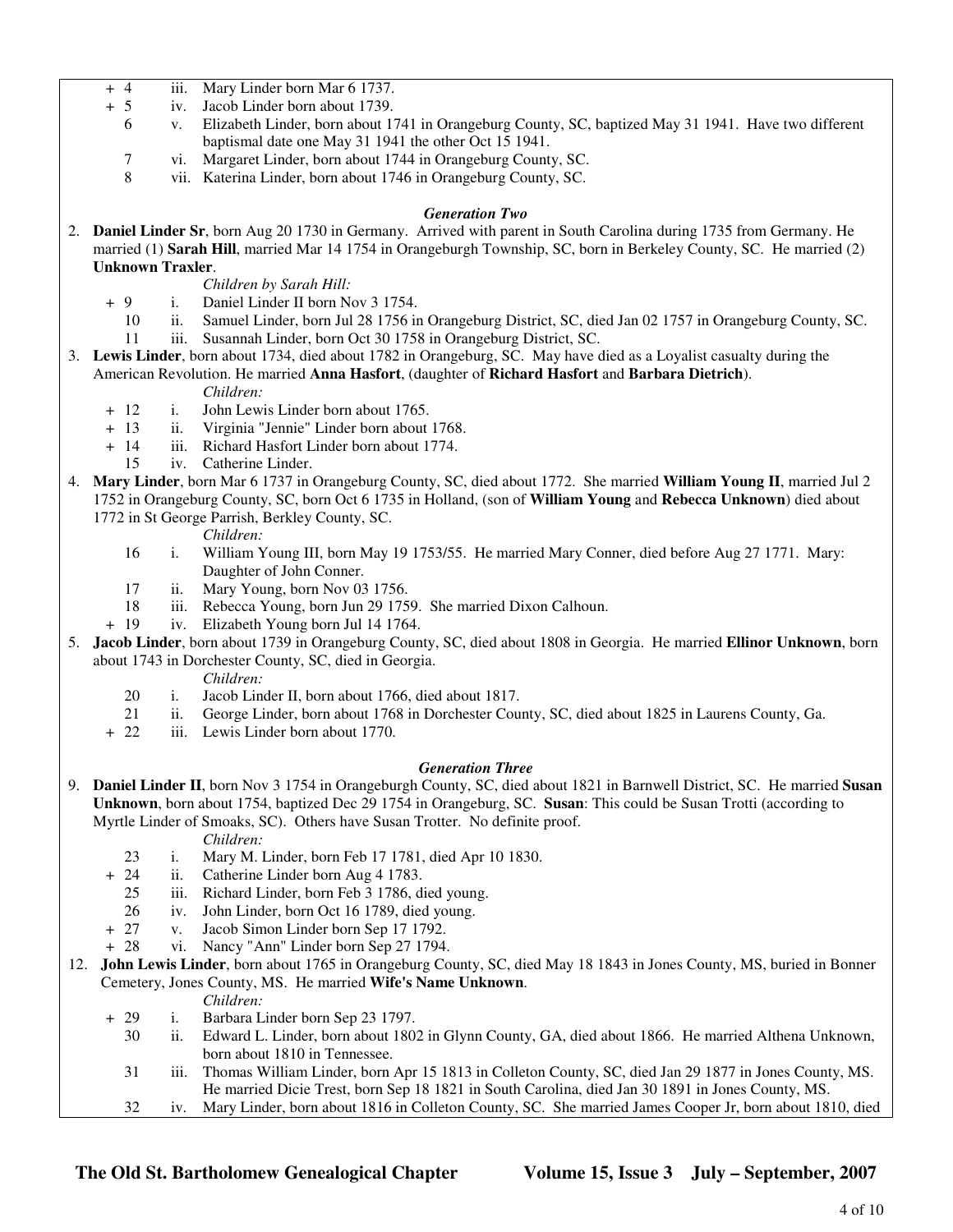in Sabine Parrish, LA.

- 33 v. Sarah Mehetybel Linder, born about 1820 in Mississippi, died in Jasper County, MS. She married Allen Joseph Herrington, married in Jasper County, MS, born about 1819.
- 13. **Virginia "Jennie" Linder**, born about 1768 in Orangeburg, SC. She married **Ezekiel R. Loftin Sr**, married in Dobbs County, NC, born Aug 17 1750 in Johnson County, NC, (son of **Benoni Loftin** and **Susannah Burtonshall**) died about 1836 in Oakvale, Lawrence County, MS. **Ezekiel**: Another source has the birth place of Ezekiel Loftin Sr as Dobbs Co., NC. *Children:*
	- 34 i. Ezekiel Loftin, born Mar 02 1792 in Wilkinson County, GA, died May 14 1861 in Oakvale, Lawrence County, MS. He married Jane Allen, married about 1811 in Wilkinson County, GA, born about 1795.
	- + 35 ii. John Loftin Sr born about 1794.
		- 36 iii. Adah Loftin, born about 1798 in Wilkinson County, GA. She married James Watson, married Sep 09 1819 in Wilkinson County, GA, born about 1795.
		- 37 iv. Giles T. Loftin, born about 1800.
		- 38 v. Elizabeth Loftin, born about 1804 in Wilkinson County, GA. She married Lewis Linder, born about 1800.
- 14. **Richard Hasfort Linder**, born about 1774 in Orangeburg County, SC, died Dec 31 1843 in Colleton County, SC. He married **Sarah Unknown**, born about 1779, died Sep 16 1851 in Colleton County, SC.

#### *Children:*

- + 39 i. Lewis Edward Linder born about 1804.
	- 40 ii. George Linder, born about 1808 in Colleton County, SC. He married Levicy Unknown, born about 1815 in Colleton County, SC.
- + 41 iii. Jacob Kirkland Linder born about 1812.
- + 42 iv. Sarah Matilda Linder born about 1814.
- 43 v. Daughter Linder, born about 1816 in Colleton County, SC.
- 19. **Elizabeth Young**, born Jul 14 1764 in Edisto Fork, Orangeburg District, SC, died Sep 04 1836 in South Carolina. She married (1) **Richard Moncrief Jr**; married Dec 17 1778 in Charleston, SC, born Aug 10 1755 in Charleston, SC, (son of **Richard Moncrief Sr** and **Susannah Gray**) died Nov 26 1801 in Charleston, SC. She married (2) **Samuel Parsons**, married Nov 04 1816, born Nov 25 1781, (son of **Samuel Parsons** and **Ann Chisholm**) died Mar 09 1840, buried in Samuel Parsons Cemetery, Orangeburg County, SC.
	- *Children by Richard Moncrief Jr:*
	- + 44 i. Mary Moncrief.
		- 45 ii. Elizabeth Moncrief, born about 1779, died about 1827. She married William Adams, married Sep 04 1794, born about 1762, died about 1825.
		- 46 iii. Edith Moncrief.
		- 47 iv. Catherine Moncrief, born about 1788, died about 1788.
		- 48 v. Martha Ann Moncrief, born about 1790, died about 1790.
		- 49 vi. Caroline Young Moncrief, born about 1791, died about 1799.
	- + 50 vii. Sarah Richard Moncrief born about 1794.
		- 51 viii. Mildred Ann Conner Moncrief, born about 1797, died about 1811.
	- + 52 ix. Harriet Caroline Adams Moncrief born Sep 29 1799.
- 22. **Lewis Linder**, born about 1770 in Dorchester County, SC, died about 1857 in Laurens County, Ga. He married **Elizabeth Brothers**, born about 1775 in South Carolina, died about 1825 in Laurens County, Ga.
	- *Children:*
	- + 53 i. Jacob Thomas Linder born Sep 22 1810.

## *Generation Four*

24. **Catherine Linder**, born Aug 4 1783 in Orangeburg County, SC, died Sep 13 1857 in Branchville, Orangeburg County, SC, buried in Rhoad Family Cemetery, Branchville, SC. According to information received from Nina Pearl Walters Barrett, the birth date of Catherine Linder McAlhany was Apr 08 1783. After the death of Robert McAlhany, Catherine Linder McAlhany remarried John Rhoad and is buried with him at the Rhoad Cemetery. The Rhoad Family Cemetery is located in Orangeburg County on Highway 210, 3 miles from Branchville, SC. She married (1) **Robert McAlhany**, married Mar 10 1808 in Branchville, Orangeburg County, SC, born about 1780 in Branchville, Orangeburg County, SC, (son of **Joseph McAlhany** and **Wife's Name Unknown**) died Mar 26 1816 in Branchville, Orangeburg County, SC. **Robert**: Robert McAlhany was a trustee of the Methodist Episcopal Church in the Orangeburg District of South Carolina. Two and 5/8 acres of land was granted by George Hartzog to the trustees on January 13 1811, for a place of worship for the use of the members of the church. Land was part of 417 acres originally granted Tobias Hartzog. On August 10 1814 Robert McAlhany sold to Nathaniel Byrd, Jr a plantation of 185 1/2 acres and part of a tract of 426 acres granted John Rhodes and Robert McAlhany. The land was bound by land of Nathaniel Byrd and John Rhodes. Robert McAlhany died Mar 26 1816 leaving Catherine Linder McAlhany pregnant with son, Robert Berry McAlhany and 6 children under 12. This information is recorded in The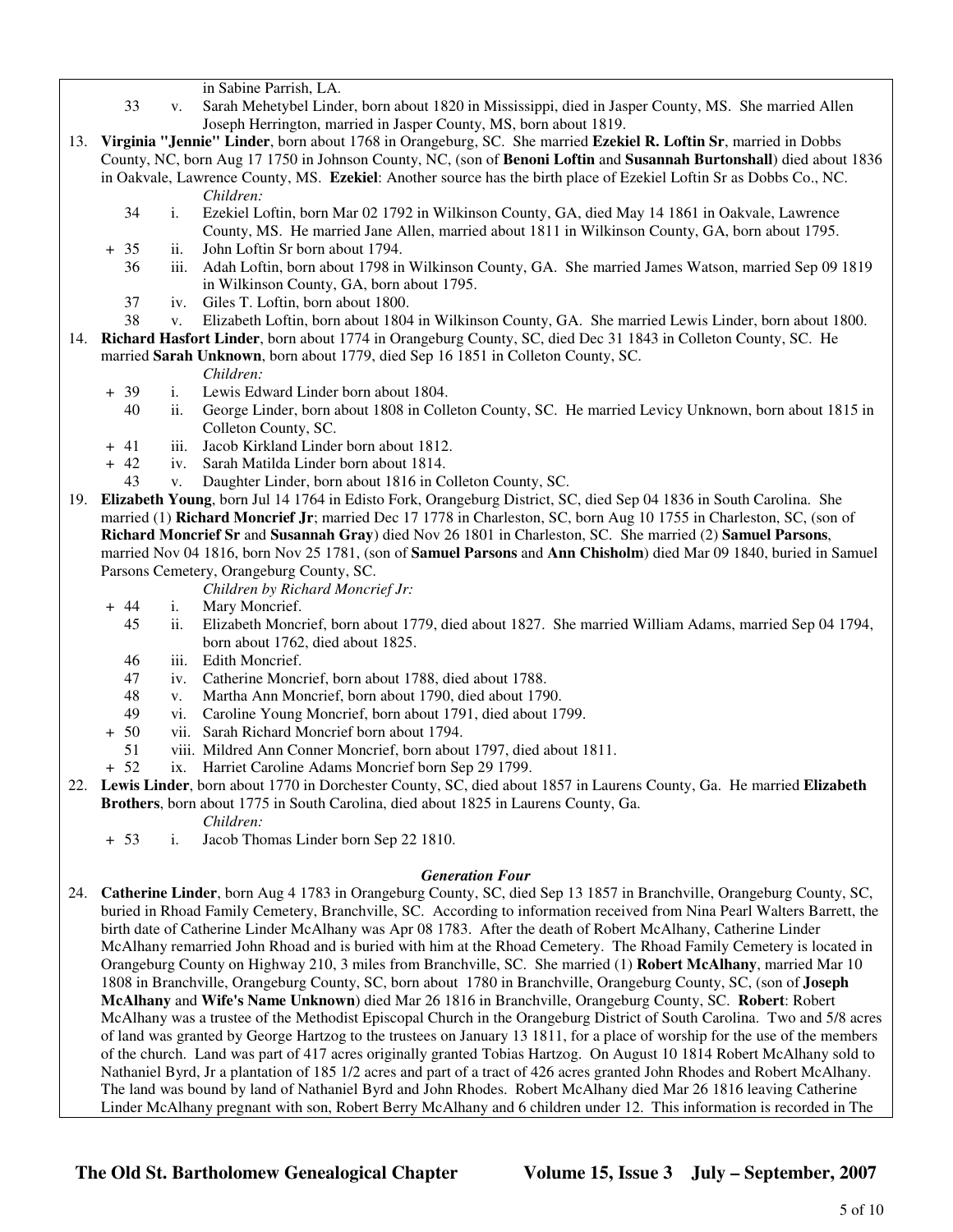Smoak Family Manuscript Collection. She married (2) **John Rhoad**, married May 28 1818, born about 1768, died Feb 28 1830, buried in Rhoad Family Cemetery, Branchville, SC, occupation Methodist Minister/Farmer.

*Children by Robert McAlhany:*

- 54 i. Benjamin Barnet McAlhany, born Apr 22 1809 in Orangeburg County, SC, died Feb 11 1880 in Branchville, Orangeburg County, SC, buried in McAlhany Cemetery, Branchville, SC. Benjamin Barnett McAlhany was a consistent member of what is now the Sardis Methodist Church of Branchville, SC for over 50 years. His name is listed in the 1849 Sardis Methodist Church Roll as Benj. "McAlhaney" spelled with an "e". The only other McAlhany listed on the church roll at that time was Matilda McAlhany. Inhabitants of the area held religious services outside under the trees prior to the American Revolution. After the war, a little log church referred to as the "meeting house" was constructed. In 1839 a framed church replaced the log structure. Benjamin Barnett McAlhany is buried in McAlhany Cemetery in Branchville, Orangeburg County, South Carolina; he is the patriarch of The McAlhany Cemetery and is related by blood or marriage to most everyone buried there. Six of his 8 sons served in the Civil War. Benjamin Barnett McAlhany is listed in the 1850 Census of the Orangeburgh District, SC as a planter with a real estate value of 500 dollars with 11 people in household and 4 slaves. He married Elizabeth Bozard, married about 1833 in Orangeburg County, SC, born Jul 29 1814 in Orangeburg County, SC, (daughter of Henry Bozard and Catherine Fersner) died Mar 05 1892 in Orangeburg County, SC, buried in McAlhany Cemetery, Branchville, SC. Elizabeth: According to information received from Nina Pearl Walters Barrett, the death date for Elizabeth Bozard McAlhany was Mar 05 1892.
- 55 ii. Jane Ann McAlhany, born Dec 12 1810, died in Orangeburg County, SC.
- 56 iii. Richard William McAlhany, born Jul 25 1812. Living in Statenville, GA as of 1860. Probably married before he left Branchville, SC. According to Echol County Records Richard William McAlhany was one of the first Commissioners for Echols County in 1858. He is listed in the 1860 Georgia Census Georgia Militia Dist 719 under Richard McAlhany. The 1860 Census shows that he is a Hotel Keeper and that he, his wife, Sarah and Susan their daughter were all born in South Carolina. He married Sarah Unknown, born about 1818 in South Carolina. Sarah: Richard and Sarah McAlhany moved to Statenville, Echols County, Georgia.
- 57 iv. Susan Elizabeth McAlhany, born Jun 26 1814 in Orangeburg County, SC, died May 22 1852 in Orangeburg County, SC, buried in Rhoad Family Cemetery, Branchville, SC. She married Philip Chartrand, married Oct 18 1843 in Orangeburg County, SC, born Jan of 1789 in Orangeburg County, SC, died about 1857 in Orangeburg County, SC, buried in Ott Cemetery, Branchville, SC.
- 58 v. Robert Berry McAlhany, born Jul 30 1816 in Orangeburg County, SC, died Jun 16 1840 in Orangeburg County, SC.

*Children by John Rhoad:*

- 59 vi. Joseph Linder Rhode, born Aug 31 1819 in South Carolina, died Oct 04 1893, buried in Boone Hill Cemetery, Summerville, SC. He married (1) Sarah Smith Metz, born Oct 19 1821 in South Carolina, died Sep 15 1888, buried in Boone Hill Cemetery, Summerville, SC. He married (2) Innis Unknown.
- 60 vii. James Daniel Rhoad, born Dec 11 1824, died May 12 1886, buried in Sardis Cemetery, Branchville, SC. He married Mildred Sarah Byrd, born Jul 04 1838, (daughter of Nathaniel Byrd III and Marie Fairey) died Sep 16 1918, buried in Sardis Cemetery, Branchville, SC.
- 27. **Jacob Simon Linder**, born Sep 17 1792 in Orangeburg District, SC, died about 1877, buried in Carter's Ford Baptist Church, Lodge, SC. He married (1) **Mary McTyeire McTeer**, born about 1788, died Apr of 1850 in Colleton County, SC.

He married (2) **Delilah "Lila" Kinsey**, born about 1831, (daughter of **Lewis J. Kinsey** and **Sarah Carter**) died about 1891. *Children by Mary McTyeire McTeer:*

- 61 i. Lucy Linder, born Jun 02 1820 in South Carolina, died May 12 1899, buried in Carter's Ford Baptist Church, Lodge, SC. She married Seaborn Carter, born about 1825.
- 62 ii. Nancy Linder, born Dec 05 1825, died Jul 26 1906, buried in Little Swamp United Methodist Church, Smoak, SC. She married George Padgett, born Jul 14 1828, (son of Job Padgett and Rebecca Smith) died Dec 07 1901, buried in Little Swamp United Methodist Church, Smoak, SC.
- 63 iii. Harriett Linder, born about 1829, died about 1908, buried in Peniel Methodist Church, Walterboro, SC. She married (1) John Coker Burrell Carter. She married (2) Richard R. DeWitt, born about 1833, died about 1895, buried in Peniel Methodist Church, Walterboro, SC.
- 64 iv. Mary M. "Polly" Linder, born Apr 23 1832, died Dec 29 1918, buried in Pleasant Hill Methodist Church, Ehrhardt, SC. She married James Rice Walker, married Mar 17 1850, born Aug 14 1828, died Aug 11 1876, buried in Zion Methodist Church, Bamberg County, SC.
- 65 v. Unknown Linder, born about 1834, died young. *Children by Delilah "Lila" Kinsey:*
- 66 vi. Jacob E. "Jake" Linder, born Jan of 1852 in Smoaks, Colleton County, SC, died about 1905, buried in Little Swamp United Methodist Church, Smoak, SC. He married Mahalia "Haley" Kinsey; born Sep 29 1861 in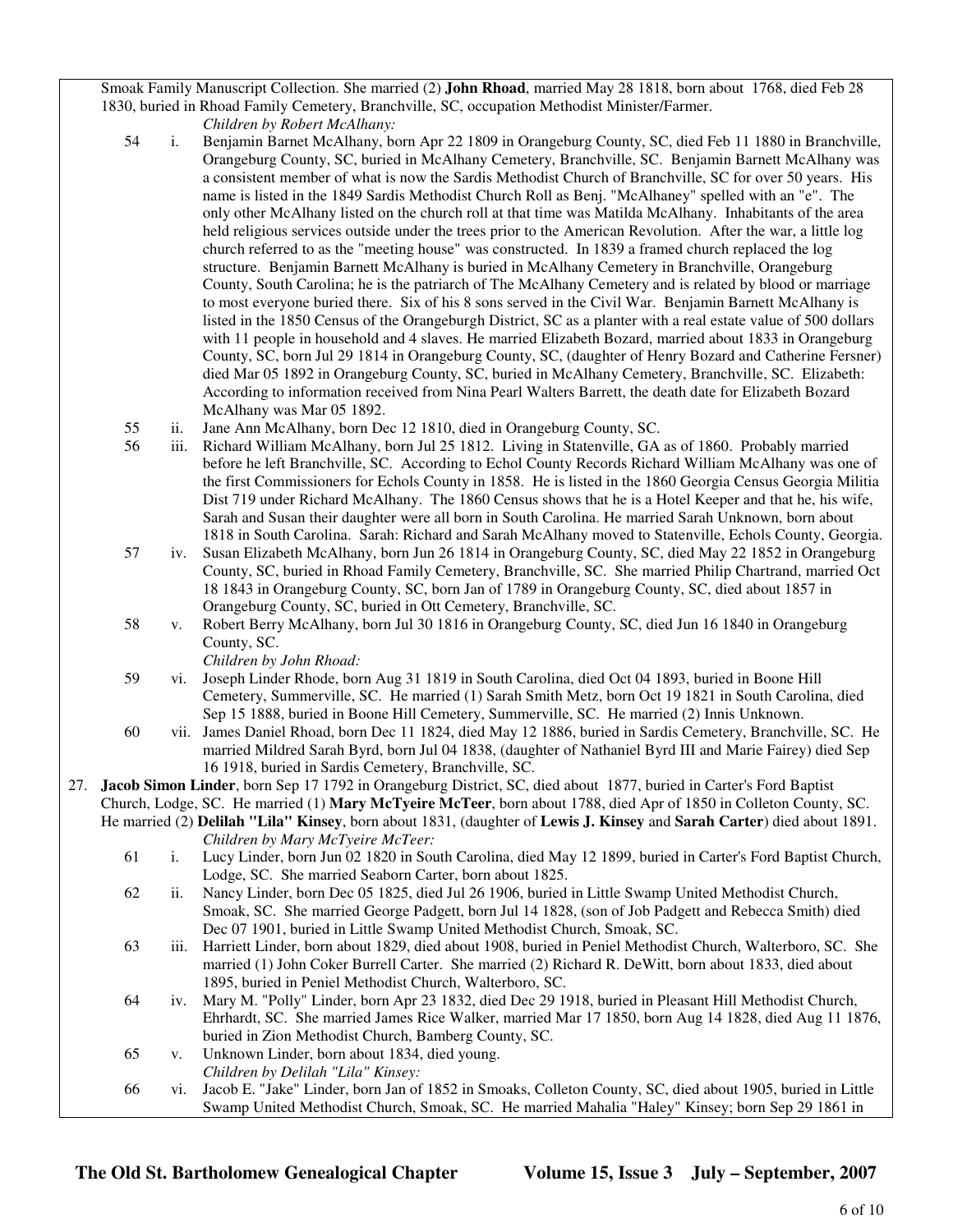Smoaks, Colleton County, SC, (daughter of Ransom Kinsey and Mary Elizabeth Jones) died Jan 18 1940, buried in Little Swamp United Methodist Church, Smoak, SC.

- 67 vii. Sarah Elizabeth "Lizzie" Linder, born Sep 29 1853, died Oct 04 1931, buried in Little Swamp United Methodist Church, Smoak, SC. According to the Rice Planter Volume 7, No 1 page 7 Records from Fred Parker Funeral Home, Fred Linder and Sarah Elizabeth "Lizzie" Linder were the parents of Joseph R. Linder (this is not true according to other members of the family Sarah Linder had her children out of wedlock and there is no Fred Linder). She married George "Dutch" Padgett. George: Son of Isham "Cap" Padgett.
- 68 viii. John McA. Linder, born Feb of 1858, died about 1926, buried in Hagan Cemetery, Smoaks, SC. He married Marcella Patrick, born Apr of 1862, buried in Hagan Cemetery, Smoaks, SC.
- 69 ix. Martha C. Linder, born Jun 01 1859, died Apr 08 1946, buried in Little Swamp United Methodist Church, Smoak, SC. She married (2) William M. "Stumpy" Myers Sr, born Sep 06 1849, (son of Martin Myers and Martha Smoke) died Dec 13 1902, buried in Little Swamp United Methodist Church, Smoak, SC. She married (3) John William Grimes.
- 70 x. Mary C. "Mamie" Linder, born Aug 11 1863, died Jan 12 1908, buried in Little Swamp United Methodist Church, Smoak, SC. She married Thomas Cosgrove. Thomas: from Charleston, SC.
- 71 xi. Daniel M. Linder, born May 28 1863 in Bamberg County, SC, died Mar 24 1941, buried in Hagan Cemetery, Smoaks, SC. He married Ella "Elie" Smith, born Dec 17 1869 in Barnwell County, SC, buried Jan 26 1954 in Hagan Cemetery, Smoaks, SC, died Jan 25 1954 in Smoaks, Colleton County, SC. Ella: Daughter of Henry and Martha Jones Smith. She had a sister "Miney Smith" born Jul 29 1877 and a brother "Hansford Smith" born Apr 17 1875.
- 72 xii. James Harley Benjamin "Harl" Linder, born Nov 26 1866, died Dec 29 1929, buried in Hagan Cemetery, Smoaks, SC. He married Martha Ella Myers, born Jan 26 1876 in Orangeburg County, SC, (daughter of William M. "Stumpy" Myers Sr and Sallie Binnicker) died Dec 01 1937 in Colleton County, SC, buried in Hagan Cemetery, Smoaks, SC.
- 28. **Nancy "Ann" Linder**, born Sep 27 1794 in South Carolina. She married **John McAlhany**, born about 1788 in Orangeburg County, SC, (son of **Joseph McAlhany** and **Wife's Name Unknown**). **John**: Son of Joseph McAlhaney and brother of Robert McAlhany who was born about 1780.

#### *Children:*

- 73 i. John Turner McAlhany, born about 1812 in Colleton County, SC, died Jul 5 1889, buried in McAlhany Cemetery, Branchville, SC. He married Rebecca Mary "Becky" Hiers, married Jan 18 1849, born Aug 25 1830, (daughter of Abraham Hiers and Nancy Platts) died Oct 22 1881, buried in McAlhany Cemetery, Branchville, SC. Rebecca: John Turner and Rebecca Mary "Becky" Hiers McAlhaney had 3 more children who died in infancy. Marriage date in cemetery listing is Jan 18 1844.
- 74 ii. Joseph McAlhany, born about 1814 in Orangeburg County, SC. He married Georgianna Kinsey, born about 1838 in Barnwell County, SC, (daughter of James "Elzy" Kinsey and Celia Jones).
- 75 iii. Mary McAlhany, born about 1818.
- 76 iv. Daniel Linder McAlhaney, born Sep 6 1822, died Jan 14 1904, buried in Buck Springs Cemetery. He married Eva Ann Mary Sistrunk, born Feb 6 1827, died Apr 5 1890, buried in Buck Springs Cemetery.
- 77 v. Samuel McAlhany, born about 1824. Samuel McAlhany is listed in the 1850 Census of the Orangeburgh District, SC as a planter, 26 years old with land valued at 400 dollars. His is listed with 6 people in the household with no slaves.
- 78 vi. Jane McAlhany, born about 1835.
- 29. **Barbara Linder**, born Sep 23 1797 in Colleton County, SC, died May 09 1869 in Jasper County, MS. She married **John Lightsey**, married Jan 26 1815, born Sep 17 1796 in Barnwell County, SC, died Jan 28 1854 in Jasper County, MS. *Children:*
	- 79 i. John Edward Lewis Lightsey, born Dec 10 1819 in Covington County, MS. He married Caroline Tracy Rhodes, married Feb 15 1839, born May 31 1824, (daughter of Samuel Rhodes and Elizabeth Carr) died May 29 1894.
- 35. **John Loftin Sr**, born about 1794 in Georgia. He married **Mary Lively**, born about 1799 in Georgia, died Aug 19 1873. **Mary**: Daughter of John Lively.

*Children:*

- 80 i. Sarah Ann Loftin, born about 1828 in Mississippi, died about 1906 in Cleveland County, AR. She married Thomas Westford Cox, born about 1823 in North Carolina, (son of John Cox and Judith Hunt).
- 39. **Lewis Edward Linder**, born about 1804 in Colleton County, SC, died about 1870. He married **Matilda Catherine Ramsey**, born Apr 16 1820, (daughter of **Robert Ramsey** and **Catherine "Kitsey" Henson**) died in Colleton County, SC. **Matilda**: Another source has the birth date of Matilda Catherine Ramsey as May 18 1820 in Colleton County, SC. *Children:*
	- 81 i. Annie M. Linder, born Mar 21 1939 in Colleton County, SC, died Oct 15 1907, buried in Statenville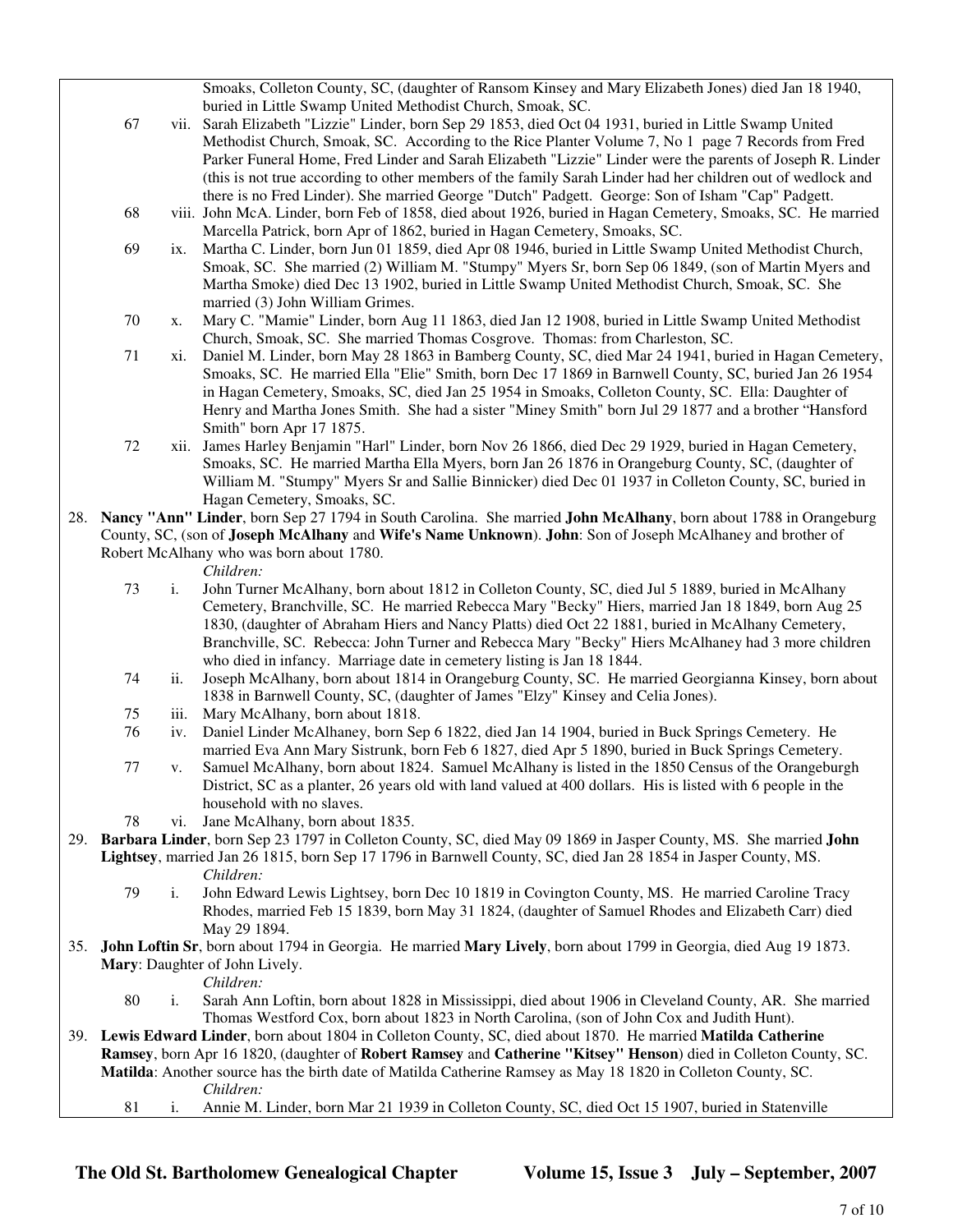Cemetery, Echols County, GA. According to the 1900 Census Annie and George Prine had 8 children only 6 living. She married George Washington Prine, born May 02 1836 in Georgia, (son of Robert Francis Prine and Sarah Matilda Linder) died Nov 07 1916, buried in Statenville Cemetery, Echols County, GA.

- 82 ii. Sarah Ann Linder, born Feb 19 1841 in Colleton County, SC, died Mar 08 1917 in Colleton County, SC, buried in Grace Advent Christian Church, Walterboro, SC. She married Benjamin Capers "Cape" Zeigler, married Nov 13 1860 in South Carolina, born Aug 03 1836 in Colleton County, SC, died Jan 27 1886 in Colleton County, SC.
- 83 iii. George Richard Edward Linder, born May 27 1844 in Colleton County, SC, died Dec 06 1910 in Colleton County, SC, buried in Mt Carmel Methodist Church, Walterboro, SC. He married Elizabeth Carter, born Apr 16 1847 in Colleton County, SC, (daughter of William Carter and Malinda Padgett) died Oct 03 1923 in Colleton County, SC, buried in Mt Carmel Methodist Church, Walterboro, SC.
- 84 iv. Lewis A. Linder, born Nov 08 1850 in Bells Township, Colleton County, SC, died Nov 30 1924 in Colleton County, SC, buried in Mt Carmel Methodist Church, Walterboro, SC. There must be an error in one of the children birth dates (because two children could not be born 3 months apart). He married Meldora "Dora" Ritter, born Apr 20 1855 in Colleton County, SC, (daughter of Jacob Ritter and Anna Mary Hiott) died Jun 28 1942 in Colleton County, SC, buried in Mt Carmel Methodist Church, Walterboro, SC.
- 85 v. James A. Linder, born Mar 18 1852 in Colleton County, SC, died Feb 23 1909 in Colleton County, SC, buried in Zion Baptist Church, Walterboro, SC. He married Amanda L. Price, born May 15 1861 in Colleton County, SC, (daughter of Budd George Price and Rebecca A. Beach) died Feb 4 1946 in Colleton County, SC, buried in Zion Baptist Church, Walterboro, SC.
- 86 vi. Henrietta Caroline Linder, born Jun of 1855 in Colleton County, SC, died Jun 10 1897 in Walterboro, Colleton County, SC. She married Lewis Marion Prine, married about 1868 in South Carolina, born Feb 10 1840 in Colleton County, SC, (son of Robert Francis Prine and Sarah Matilda Linder) died May 01 1919 in Colleton County, SC, buried in Mt Carmel Methodist Church, Walterboro, SC. Lewis: There are some sources that say Lewis Prine was born 1828 however according to the Press and Standard of Colleton County, SC he was not born until 1840. We do not believe Robert Prine to have been born 1828 since his mother would have only been 15 years old. Since Robert and Sarah were married in 1827 when Sarah was only 14 we can not dismiss the idea that she could have had a child in 1828, however if she did he may have died young.
- 87 vii. Mary Elizabeth Linder, born about 1862 in Colleton County, SC, died about 1863.
- 41. **Jacob Kirkland Linder**, born about 1812 in Colleton County, SC, died about 1860. He married **Margaret O'Brien**, born about 1828 in Colleton County, SC, died Jul 29 1853 in South Carolina. **Margaret**: We are assuming that Margaret's last name is O'Brien further research is needed.

*Children:*

- 88 i. Mary Elizabeth Linder, born Dec 08 1843 in St Bartholomew's Parish, Colleton County, SC, died Sep 29 1912 in Florida. She married Francis Raymond Grizelle, born about 1840.
- 89 ii. Thomas R. Linder, born about 1845 in Colleton County, SC.
- 90 iii. Albert Jacob Linder, born about 1846 in St Bartholomew's Parish, Colleton County, SC. He married Sevilla "Elizabeth" Carter, born Apr 16 1847 in Colleton County, SC, died Oct 03 1923 in Colleton County, SC. Sevilla: Daughter of Isham Carter.
- 91 iv. William A. Linder, born about 1850 in Colleton County, SC.<br>92 v. Charles W. Linder, born about 1853 in St Bartholomew's Par
- 92 v. Charles W. Linder, born about 1853 in St Bartholomew's Parish, Colleton County, SC. He married Laura Hill, born about 1855, (daughter of John Risher Hill and Margaret Elizabeth Fox).
- 42. **Sarah Matilda Linder**, born about 1814 in Colleton County, SC, died about 1840 in Echols County, Ga. She married **Robert Francis Prine**, married about 1827 in South Carolina, born about 1806 in South Carolina, (son of **Daniel Cannon Prine** and **Sarah Gates**) died Jan of 1860 in Echols County, Ga. **Robert**: According to the 1850 Census: Under Robert Prine b. 1806 and Hester b. 1828 are listed Mary E. b. 1831, Lessie b. 1835, George W. b. 1836, and Lewis M. b. 1840, Richard D. b. 1843, Ann b. 1846, Harriet R. b. 1848 and Robert J. Prine b. Jul of 1850. According to some sources Robert and Hester Miller had a total of 13 children. Robert Prine descendants span South Carolina, Georgia, and Florida. *Children:*
	- 93 i. Mary E. Prine, born about 1831. She married William Lofton. William: of Georgia.
	- ii. Sarah Caroline Prine, born about 1833. Living next door to her father Robert and his wife Hester in 1850. She married William H. Sowell, born about 1827. William: of Georgia.
	- 95 iii. Lessie Ann Prine, born about 1835. She married Henry Thomas Beach, born Oct 21 1828 in Colleton County, SC, (son of Thomas Stephen Beach and Nancy Anne Constine) died in Savannah, Chatham County, Ga. Henry: of Georgia.
	- 96 iv. George Washington Prine, born May 02 1836 in Georgia, died Nov 07 1916, buried in Statenville Cemetery, Echols County, GA. He married Annie M. Linder, born Mar 21 1939 in Colleton County, SC, (daughter of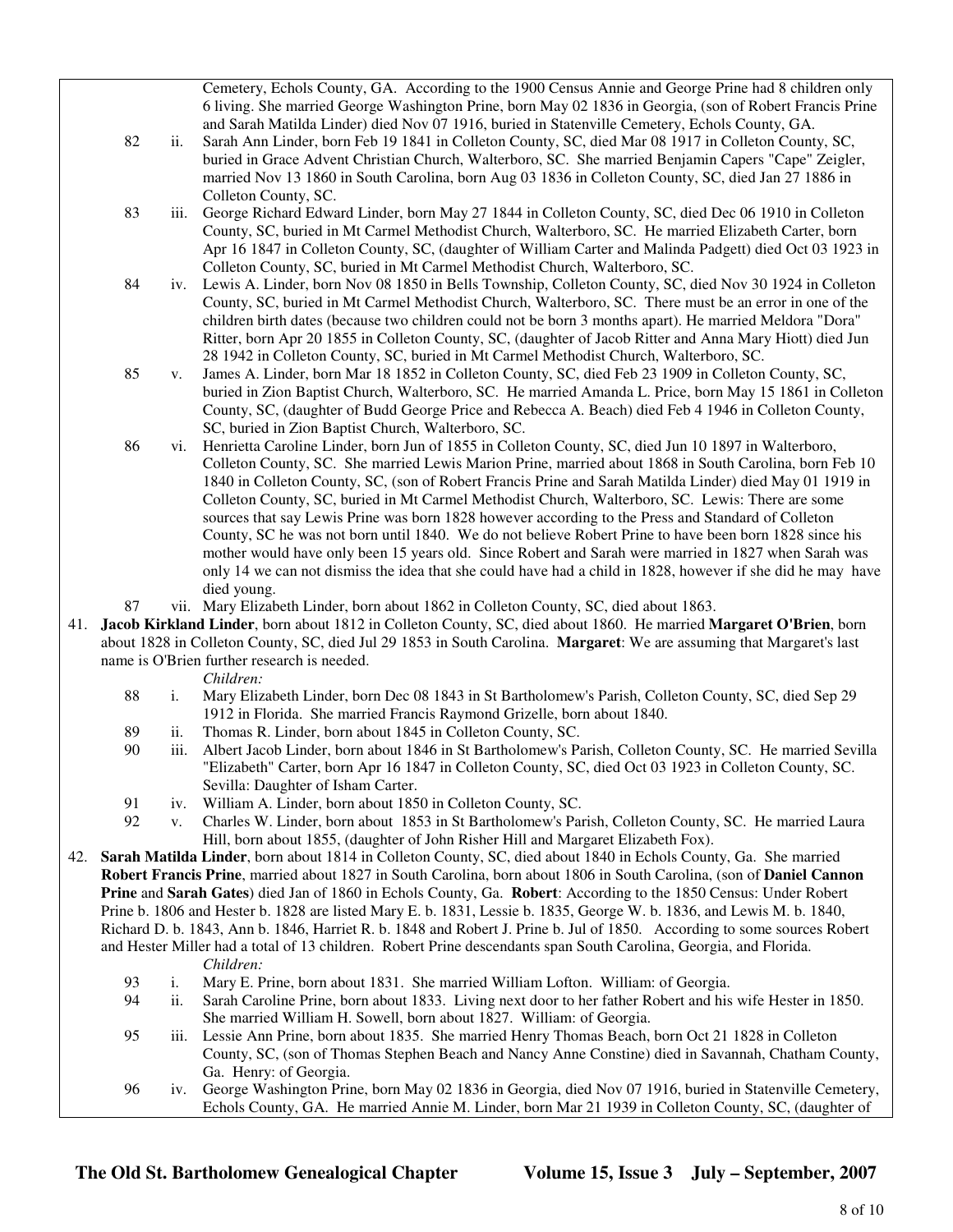Lewis Edward Linder and Matilda Catherine Ramsey) died Oct 15 1907, buried in Statenville Cemetery, Echols County, GA. Annie: According to the 1900 Census Annie and George Prine had 8 children only 6 living.

 97 v. Lewis Marion Prine, born Feb 10 1840 in Colleton County, SC, died May 01 1919 in Colleton County, SC, buried in Mt Carmel Methodist Church, Walterboro, SC. There are some sources that say Lewis Prine was born 1828 however according to the Press and Standard of Colleton County, SC he was not born until 1840. We do not believe Robert Prine to have been born 1828 since his mother would have only been 15 years old. Since Robert and Sarah were married in 1827 when Sarah was only 14 we can not dismiss the idea that she could have had a child in 1828, however if she did he may have died young. He married Henrietta Caroline Linder, married about 1868 in South Carolina, born Jun of 1855 in Colleton County, SC, (daughter of Lewis Edward Linder and Matilda Catherine Ramsey) died Jun 10 1897 in Walterboro, Colleton County, SC.

#### 44. **Mary Moncrief**. She married **Thomas L. Dart**, married Mar 09 1802, died May 05 1835.

- *Children:*
	- 98 i. Edith Moncrief Dart.
	- 99 ii. Martha Motte Dart.
	- 100 iii. Susannah Moncrief Dart.
	- 101 iv. Arabella Ann Dart.
- 50. **Sarah Richard Moncrief**, born about 1794, died about 1839. She married (1) **Benjamin Bruton**, married Aug 27 1812, born about 1785, died about 1827. She married (2) **Charles DeWitt**, married Nov 10 1830.
	- *Children by Benjamin Bruton:*
	- 102 i. William James Bruton, born about 1813, died about 1816.
	- 103 ii. Elizabeth Susan Bruton, born about 1820, died about 1836.
	- 104 iii. Ferdinand Benjamin "Fred" Bruton, born about 1815, died about 1878. He married (1) Florence J. Brown, married Aug 27 1818, born about 1821, died about 1841. He married (2) Julia Amanda Enicks, (daughter of Isaac Enicks and Jemima Calhoun). Julia: Julia Enicks was previously married to Aaron Gillett.
	- 105 iv. Ann Moncrief Adams Bruton, born about 1816, died about 1845. She married William Jackson Harley.
	- 106 v. Moncrief Bruton, born about 1818, died about 1854. He married Elizabeth Arra Bella Enicks, born about 1822, died about 1897.
	- 107 vi. Harriet George Bruton, born about 1819, died about 1821.
	- vii. Sarah Rebecca Bruton, born about 1824, died about 1826.
	- 109 viii. Providence Adams Bruton, born about 1826, died about 1855. She married James W. Roundtree. *Children by Charles DeWitt:*
	- 110 ix. William Capers DeWitt, born about 1832.
	- 111 x. Emily Amanda DeWitt, born about 1833.
	- 112 xi. Mildred/Melanie DeWitt, born about 1837.
- 52. **Harriet Caroline Adams Moncrief**, born Sep 29 1799, died Dec 02 1829. She married (1) **George Bruton**, married Feb 01 1815, born about 1783, died about 1818. She married (2) **Charles DeWitt**.
	- *Children by George Bruton:*
	- 113 i. Elizabeth Adams Bruton. She married Jacob R. Harley.
	- 114 ii. Caroline Moncrief Bruton. She married John M. Barranton or Barringer. *Children by Charles DeWitt:*
	- 115 iii. Charles Moncrief DeWitt, born about 1824, died about 1978. He married Francina Brown Peyton, born about 1834, (daughter of William H. Peyton and Frances C. Brown).
	- 116 iv. William A. Dewitt died young.
	- 117 v. Teresa DeWitt died young.
- 53. **Jacob Thomas Linder**, born Sep 22 1810 in Washington County, Ga, died about 1890 in Laurens County, Ga, occupation Medical Doctor. He married **Martha Jane Askew**, married Sep 28 1837 in Laurens County, Ga, born May 23 1820, died about 1891.

#### *Children:*

 118 i. Berrien Belt Linder, born Mar 01 1844 in Georgia, died Jan of 1911 in Dublin, Laurens County, GA. Marie Antionette Tyre Linder and Berrien Belt Linder had another child beside those listed. He married Marie Antionette Tyre, born Feb 13 1867 in Hancock, GA, (daughter of Calvin Tyre and Amanda Hawkins) died Aug 12 1952 in Atlanta, Fulton County, GA.

#### **Linder family research was compiled by Myrtle Kinard Linder and Marsha Ulmer**